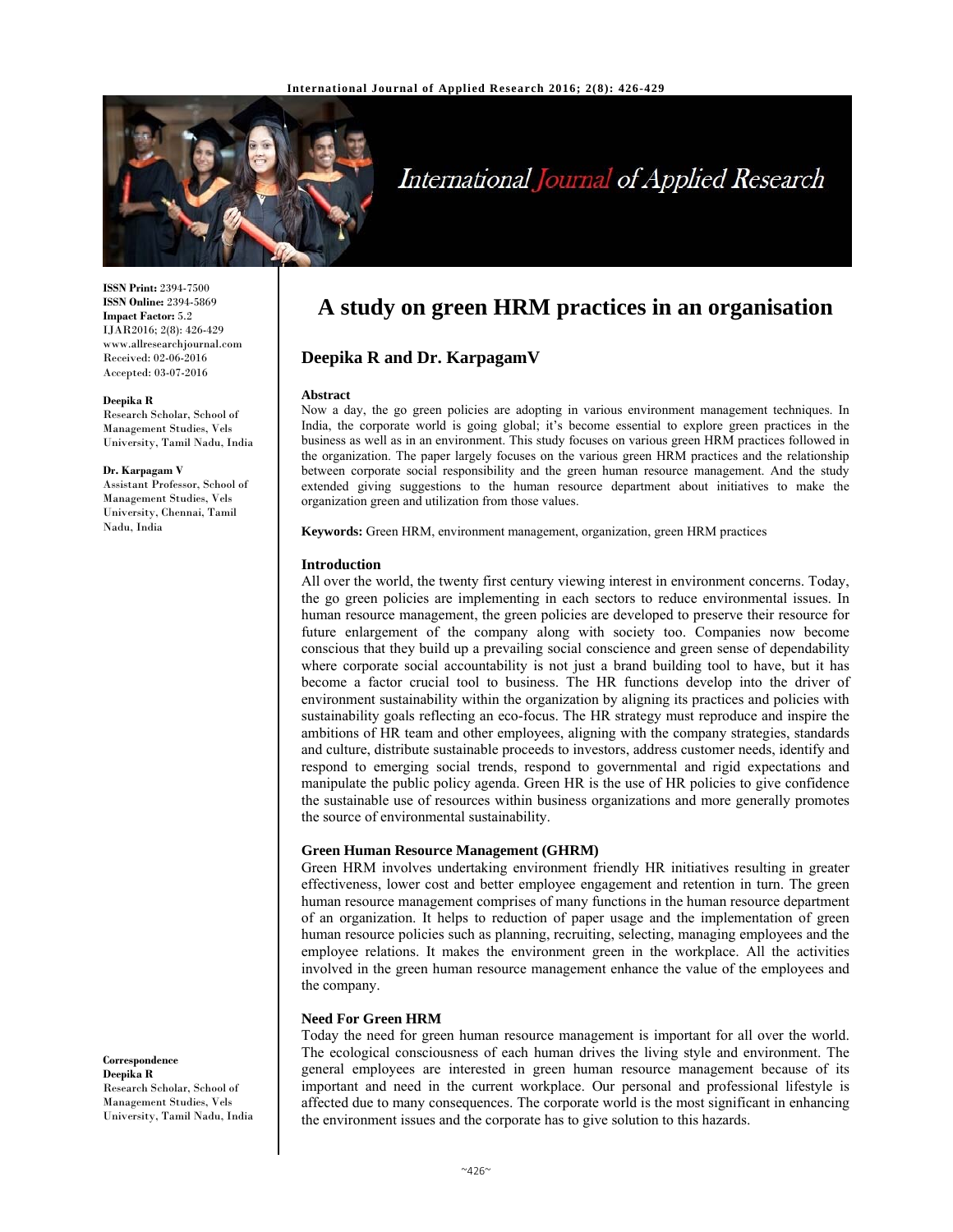#### **Green HRM is a Part of CSR Activity**

To implement any corporate environmental program, several units of an organization such as human resource, marketing, finance, operations are put together. But the major part lies to the human resource department as corporate social responsibility (CSR). Though the green HRM is the wider program of corporate social responsibility. In the organization, human resource and their systems are the basic foundation of any business. The green human resource management consists of two major parts of an organization



**Fig 2:** Green Human Resource Management Elements

The environment friendly human resource practices and preservation of knowledge capital is considered as green human resource management elements. Opatha, 2013; Opatha and Anton Arulrajah, 2014 [17, 7] defines green HRM as transforming the usual employees to green employees to achieve the environmental organizational goal and as to solve the environmental issues. The green human resource management involves all the activities in the organization such as on-going maintenance that makes the employee green. Wehrmeyer 1996, Renwick et al, 2008 and 2013 [14, 11, 12] states that the companies have introduced duties and responsibilities that incorporated environmental and social activities. Each employee will allot some duties relating to ecological protection wherever and whenever achievable.

## **Green Recruitment**

Green recruitment means paper free recruitment process with minimal environment impact. Green recruiting is a system where the focus is given on importance of the environment and making it a major element within the organization. (Holtom, Mitchell, Lee and Eberly, 2008) [5] in their study on turnover and retention of employee argue that the most important benefit dimensions of human resource and sustainability are retention and satisfaction. (Phillips 2007, Stringer, 2009)  $[8, 13]$  Firms are now beginning to

recognize the fact that gaining reputation as a green employee is an effective way to attract new talent. According to (Wehrmeyer, 1996)<sup>[14]</sup> recruitment practices can support effective environmental management by making sure that new entrants are familiar with an organization environmental culture and are capable of maintaining its environmental values. The green recruiting is a system where the focus is given on importance of the environment and making it a major element within the organization. Complementing this the recruits are also enthusiastic and to some extent passionate about working for an environment friendly green company. Recruiting candidates with green bend of mind make it easy for firms to induct professionals who are aware with sustainable processes and are already familiar with basics like recycling, conservation and creating more logical world. Through the statements we can conclude that green recruitment provides the employer with an opportunity to stand ahead of the crowd and further increase their chance of attracting the candidates and retain them after induction. Recently the green trend makes the recruitment as environmental friendly issues. The recruiting makes the employee green in achieving the environmental goals and how they perceive the job and parameters of sustainability as claimed. For example the recruiting can be done as paper less interviews, eco-friendly locations and also other practices in the recruitment portfolio. The recruiters can carry out the green policies as well as the corporate policies in the management in establishing green policies to achieve the goals of the company.

#### **Green Training and Development**

The green training and development is a practice that focuses on development of employee's skills, knowledge and attitudes. The green training and development educate employees about environmental management and training should be given for the employees to educate also about energy, reduce waste, and diffuse environmental awareness in the organization. This green training and development helps employees to provide opportunity to engage employees in environmental problem solving. (Zoogah,  $2011$ ) [16] defines green training and development activities make employees aware of different aspects and values of environment management. The green training embrace different methods of conservation including waste management within an organization. (Ramus,  $2002$ )<sup>[10]</sup> The best management practices concluded that environmental training and education along with establishing a favorable environmental culture for the employees where they feel that they are the part of the organization. Further the green human resource practices enhance the skill of an employee to educate with the different environmental issues (Liebowitz, 2010) [6]. This study involves in role of human resource practices to develop the leadership among mangers through workshops and the behavioral competencies and the teamwork practices will improve among them. Through this training session, it develops the eco-friendly mangers so that employees under supervision can contact them without any hesitation. Through this study, we can conclude that we can train employees on best business practices with green initiatives. So this will enhance the organization and in person as well. Moreover the employees can educate their customers about the advantages on becoming earth friendly and buying green products.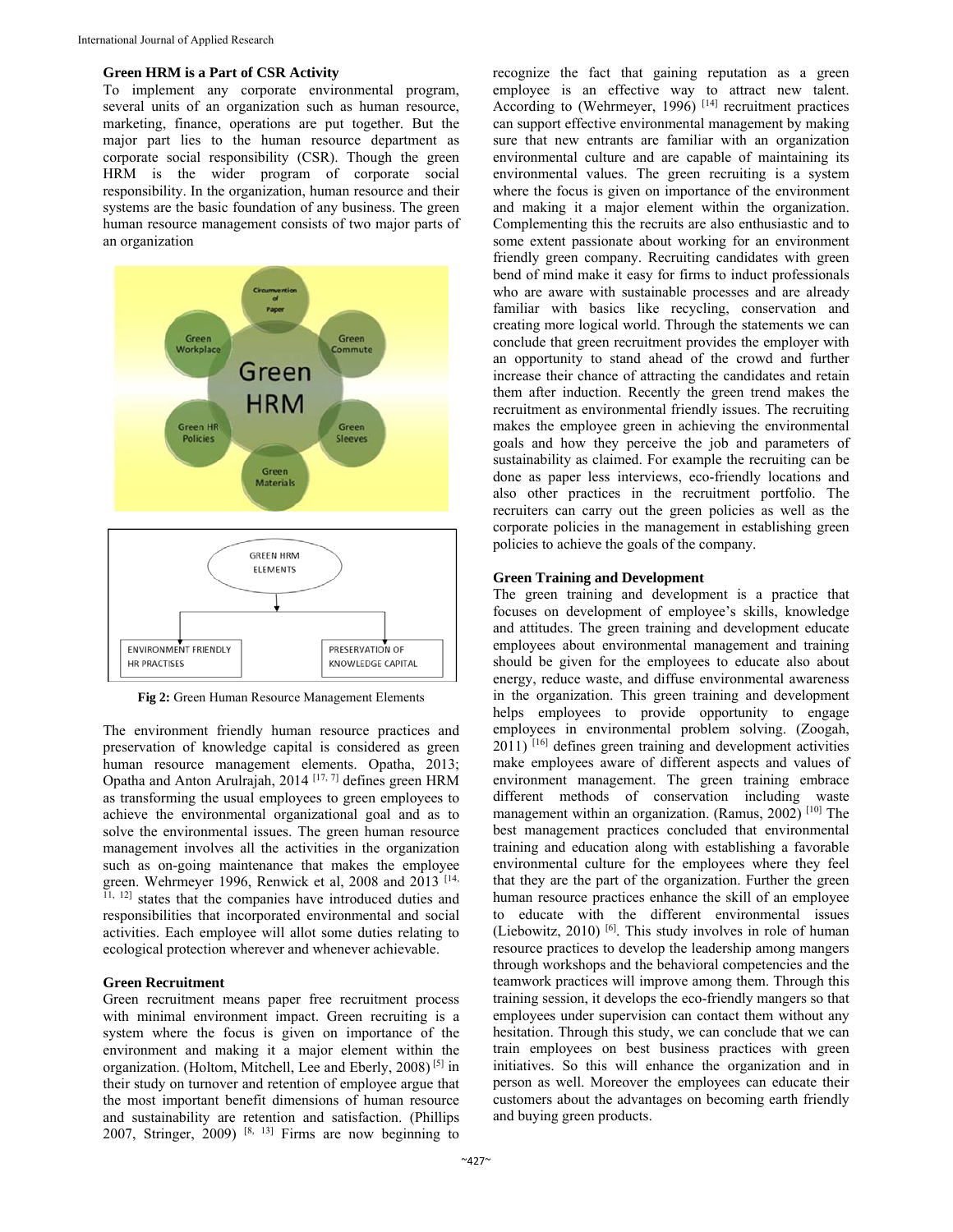#### **Green Employee Relations**

In human resource management, the employee relations are one of the important aspect to establishing good natured employer and employee relationship. Through this employee relations, the motivation and morale of individual employee will increase and it enhance the empowerment activities.



The green human resource management also helps to recover and determine the troubles arisen at place of work that may influence the effort. In detail, optimistic employee relations are an indescribable and continuing advantage and a source of aggressive improvement for any organization. Employee contribution in Green initiatives increases the probability of superior green management as it aligns employee's goals, motivations, and perceptions with green management practices and systems. Concerning employees in employee engagement has been reported as humanizing employee engagement systems such as well-organized reserve usage (Florida & Davison, 2001) [3] and sinking contamination from workplaces. Several workers in their learning concluded that person empowerment optimistically influences efficiency and presentation, and facilitates selfdiscipline, individual philosophy, and problem-solving skills (Renwick, 2008; Wee & Quazi, 2005) <sup>[19]</sup>. The capacity of employee relations should be enlarge by initiating a implication scheme within the organization, where each and every employee from the top level management to the lower level gets an opportunity to enhance the scheme. The practice of green human resource management will help in by creating awareness and new ideas about the eco-friendly practices in an organization. This gives grants to encourage employees and their families to get concerned in confined ecological project. Other organization policies that maintain employee eco-initiatives and supervisors who support employee green actions have been seen in unyielding practice in an organization. The green management helps behaviors from supervisors toward employees in employee engagement are seen to encourage employees to produce<br>possible solutions to environmental problems possible solutions to environmental (Ramus, 2001) [9]. Other benefits of employee involvement are perfection in employee and organizational wellbeing and protection, as well as growth of eco-friendly staff. We suggest that keeping the policies in place, long-term trust

between the administration and workers will be built which will afford an opportunity to the employees to communicate their individual ideas at workplace.

# **Future Directions of Green HRM**

Green human resource management is a policy which motivates the workforce as green and helps to understand the green culture in an organization. The green initiatives can be implement in all human resource practices such as recruiting, hiring, and training, compensating developing and improving firm's human capital (Dutta,  $2012$ ) <sup>[2]</sup>. The human resource management has right to play a significant role within the company. They can translate the green human resource policies in to human capital and enhance the employee engagement, incentive compensation, selection processes, and performance management systems for the organizational success (Harmon, 2010)  $[4]$ . Human resource management are new areas in the fast development and its increase the likelihood to achieve and maintain the organization strategy. (Cherian and Jacob, 2012) [1] This study identifies the recruitment, training and employee motivation are important human dimensions to develop the employee engagement in green management principles. This paper clearly explains the specific functionality of the human resource activities with natural environment at workplace and also offer the opportunities for future.

# **Conclusion**

The human resource is the most important assets of an organization that plays an important role in managing the employees. The modern human resource managers have been assigned with additional responsibility of incorporating the green human resource philosophy in corporate mission statement along with human resource policies. Green human resource efforts have resulted in increased efficiencies, cost reduction, employee retention and improved productivity and also other tangible benefits. The green HR policies and practices involved in environment, social and economic balance (Yusliza, Ramayah & Othaman, 2015) [15]. The future of green human resource management has scope for research in management field and bridge gap between professional green human resource management and research in environmental management. The studies reveals that overall involvement of human resource management rather than individual practices will help most in respect. Such studies can help organizations to reduce degradation of the environment become healthier both physically and financially. The HR is the major role player in implementing GHRM practices and policies. Apart from this, they have a crucial role to play in recruitment of new employees who are more responsible toward green business practices thus, indirectly saving the Earth. Last, but not the least, HR has significant opening to put in to the organization's green movement and plays significant role in enthusing, facilitating, and encouraging employees for captivating up green practices for greener business.

# **References**

1. Cherian J, Jacob J. A study of Green HR practices and its effective implementation in the organization: A review. International Journal of Business and Management. 2012; 7:25-33. [CrossRef]